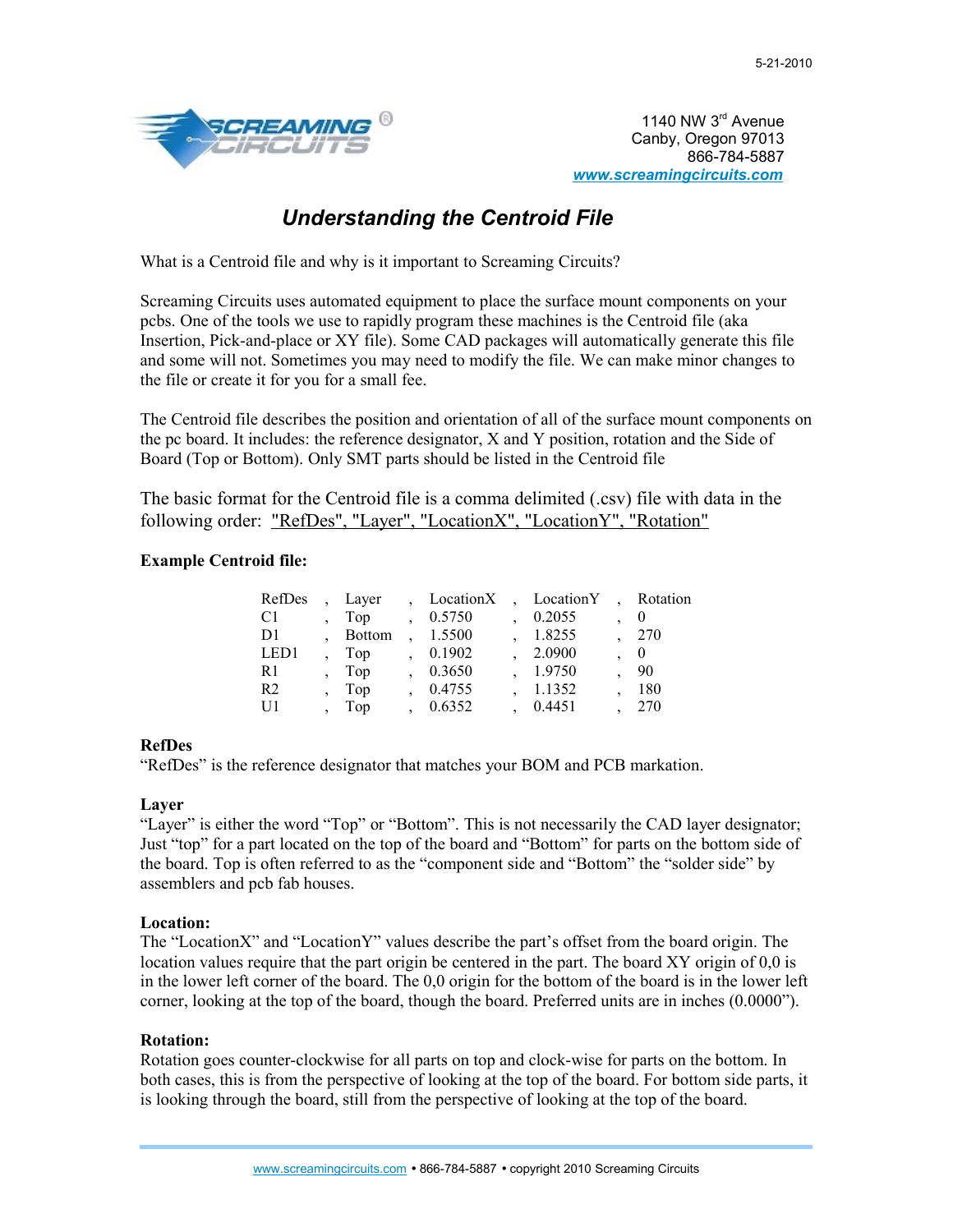#### **Package specific details:**

Make sure your part libraries correctly place the part origin in the center, as illustrated in the diagram below:



Dual inline chips have pin one on the upper left, as illustrated, when at a rotation of 0 (zero) degrees. The board origin is in the lower left. The part origin for odd shaped parts is centered in the entire part footprint including the leads, not just the package.



Quad-packs and BGAs have pin one at the upper left with a rotation of zero. Some PLCC and leadless chip carriers have pin one in the center of one side. In such a case, pin one would be centered on the upper side when set at zero degrees rotation.

Two pin and single inline components are oriented at 0 (zero) rotation with pin one to the left.



LEDs and diodes have the cathode on the left and the anode on the right. Polarized capacitors are horizontal with (+) on the left and (-) on the right. Non-polarized two-pin passives are oriented horizontally when at a rotation of 0.

Three-pin and odd shaped parts have pin one in the upper left like dual inline packages.